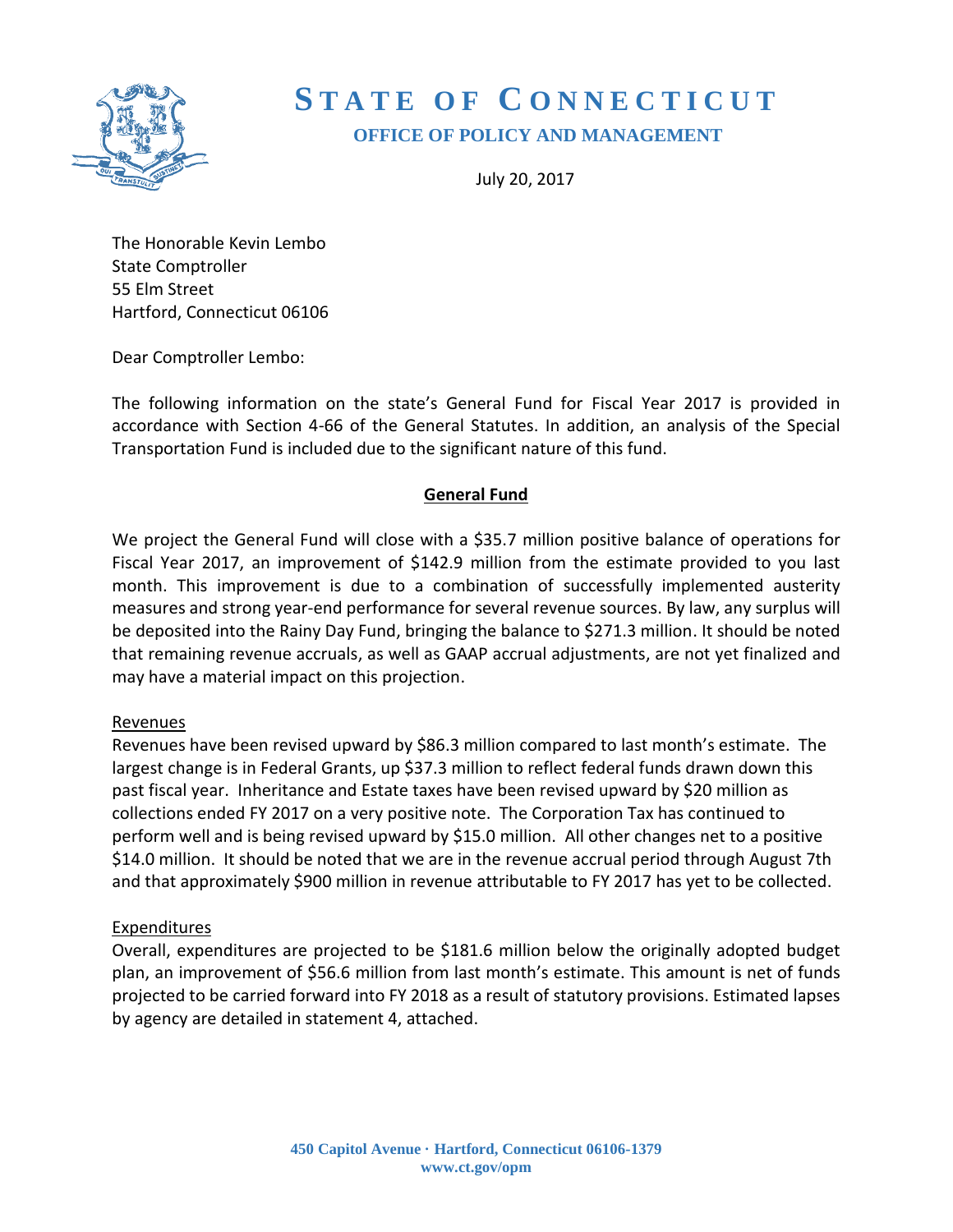#### **Special Transportation Fund**

We are projecting that the Special Transportation Fund will end the year with an operating deficit of \$39.9 million, and that the fund balance as of June 30, 2017 will be \$102.9 million. In aggregate, we project that expenditures will end the year \$32.7 million below the budget plan, an improvement of \$7.6 million from last month's estimate. Revenues have been revised downward by \$0.4 million due to changes in various accounts. It should be noted that approximately \$140 million is still projected to be received through August 7th as part of the accrual process for FY 2017. FY 2017 represents the second consecutive year in which the fund will sustain an operating deficit which highlights the need to stabilize funding for transportation in the upcoming biennium and beyond.

This is our final estimate for FY 2017. While these projections are the best that can be made at this time, it is important to note that some adjustments are expected during the year end closing process before final results are published in the Fall.

Sincerely,

Deviann knis

Benjamin Barnes **Secretary**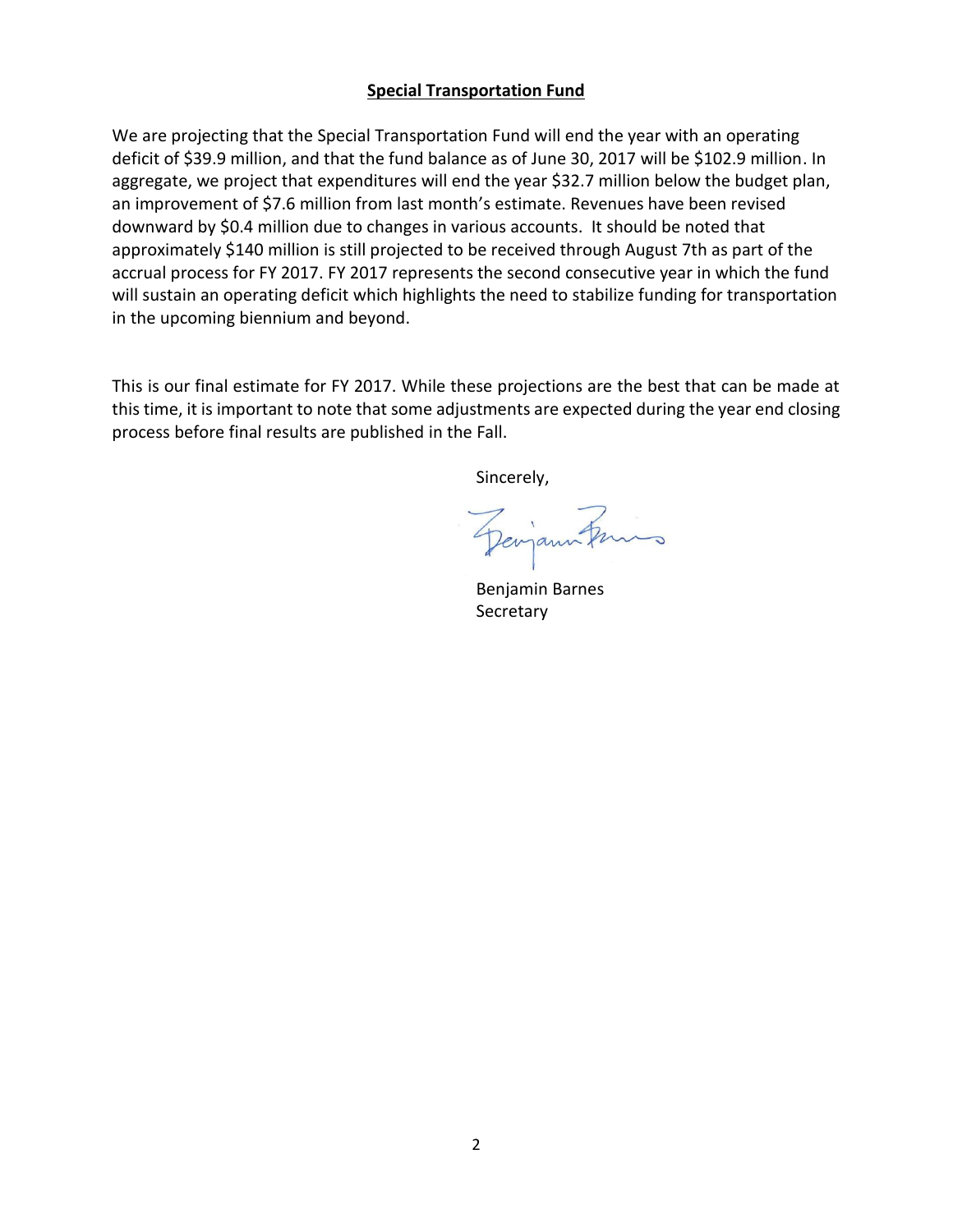## State of Connecticut Summary of Changes General Fund and Special Transportation Fund Projected to June 30, 2017 As of June 30, 2017 (In Millions)

| <b>General Fund</b><br><b>Balance from Operations - Prior Month</b> |       | \$<br>(107.2) |
|---------------------------------------------------------------------|-------|---------------|
| Revenues                                                            |       |               |
| <b>Corporation Tax</b>                                              | 15.0  |               |
| <b>Inheritance and Estate</b>                                       | 20.0  |               |
| Cigarettes                                                          | 5.0   |               |
| Licenses, Permits, Fees                                             | 6.0   |               |
| <b>Federal Grants</b>                                               | 37.3  |               |
| All Other Changes (net)                                             | 3.0   | 86.3          |
| Expenditures                                                        |       |               |
| <b>Additional Requirements</b>                                      | 0.0   |               |
| <b>Estimated Lapses</b>                                             | 58.8  |               |
| Miscellaneous Adjustments/Rounding                                  | (2.2) | 56.6          |
| Estimated Balance from Operations - June 30, 2017                   |       | \$<br>35.7    |
|                                                                     |       |               |
| <b>Special Transportation Fund</b>                                  |       |               |
| Fund Balance as of June 30, 2016                                    |       | \$<br>142.8   |
| <b>Balance from Operations - Prior Month</b>                        |       | (47.1)        |
| Revenues                                                            |       |               |
| Net Changes                                                         | (0.4) | (0.4)         |
| Expenditures                                                        |       |               |
| <b>Additional Requirements</b>                                      | 0.0   |               |
| <b>Estimated Lapses</b>                                             | 7.6   |               |
| Miscellaneous Adjustments/Rounding                                  | 0.0   | 7.6           |
| Estimated Fund Balance - June 30, 2017                              |       | \$<br>102.9   |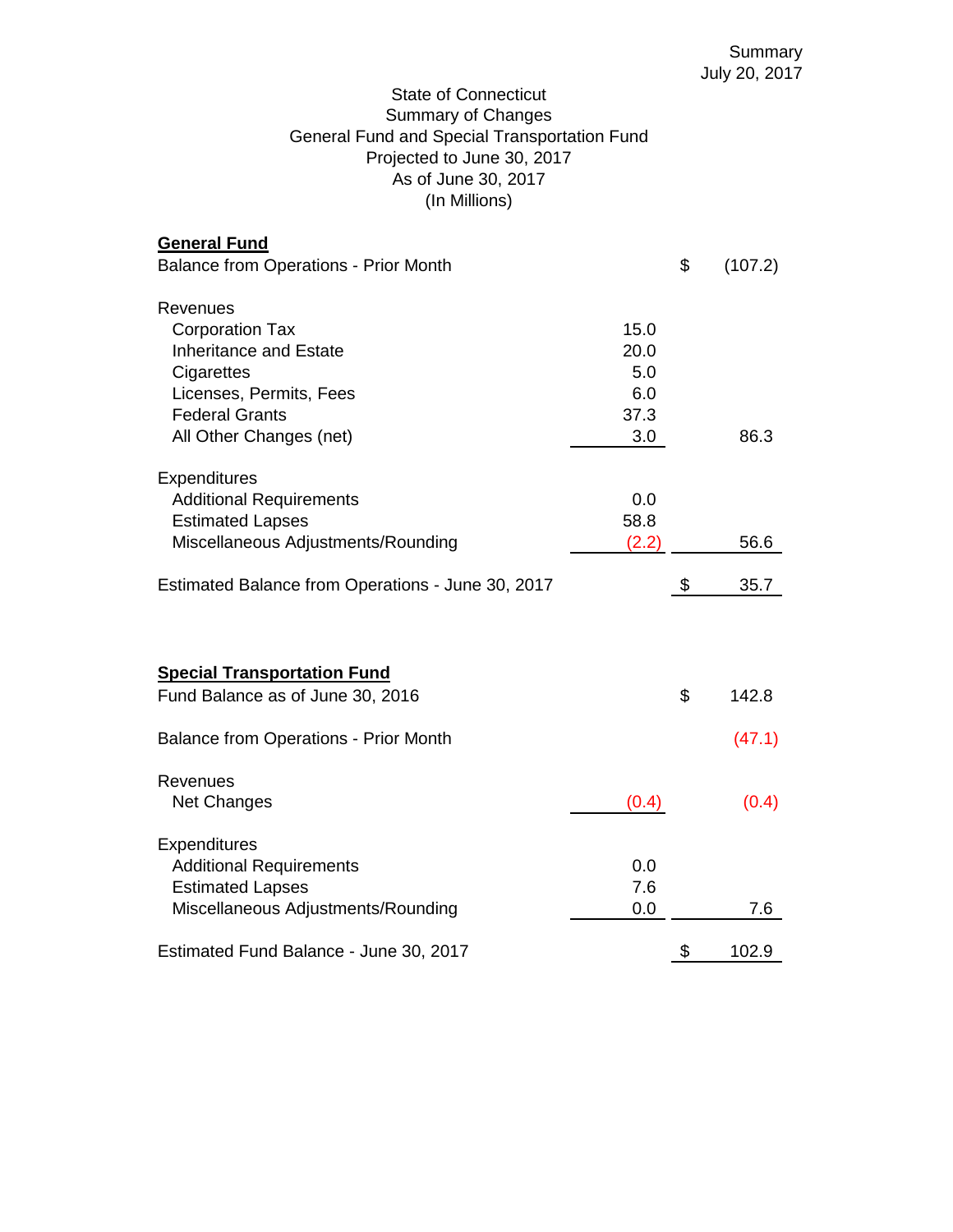#### State of Connecticut General Fund Statement of Revenues, Expenditures, and Results of Operations Projected to June 30, 2017 As of June 30, 2017 (In Millions)

|                                                                                       | General<br>Assembly<br>Budget Plan <sup>1.</sup> |                         | Revised<br><b>Estimates</b><br><b>OPM</b> |    | Over/<br>(Under)  |  |
|---------------------------------------------------------------------------------------|--------------------------------------------------|-------------------------|-------------------------------------------|----|-------------------|--|
| <b>REVENUE</b>                                                                        |                                                  |                         |                                           |    |                   |  |
| Taxes<br>Less: Refunds                                                                | \$<br>16,768.5<br>(1,248.6)                      | \$                      | 16,322.2<br>(1,269.3)                     | \$ | (446.3)<br>(20.7) |  |
| Taxes - Net                                                                           | \$15,519.9                                       | $\overline{\mathbf{s}}$ | 15,052.9                                  | \$ | (467.0)           |  |
| Other Revenue                                                                         | 1,219.0                                          |                         | 1,356.5                                   |    | 137.5             |  |
| <b>Other Sources</b>                                                                  | 1,147.8                                          |                         | 1,308.7                                   |    | 160.9             |  |
| <b>TOTAL Revenue</b>                                                                  | \$17,886.7                                       |                         | \$17,718.1                                | \$ | (168.6)           |  |
| <b>EXPENDITURES</b>                                                                   |                                                  |                         |                                           |    |                   |  |
| Initial Current Year Appropriations                                                   | \$<br>18,073.3                                   | \$                      | 18,073.3                                  | \$ | 0.0               |  |
| Prior Year Appropriations Continued to FY 2017 <sup>2</sup>                           |                                                  |                         | 96.5                                      |    | 96.5              |  |
| <b>TOTAL Initial and Continued Appropriations</b><br><b>Appropriation Adjustments</b> | \$18,073.3                                       |                         | \$18,169.8                                | \$ | 96.5              |  |
| <b>TOTAL Adjusted Appropriations</b>                                                  | \$18,073.3                                       |                         | \$18,169.8                                | \$ | 96.5              |  |
| Net Additional Expenditure Requirements                                               |                                                  |                         |                                           |    |                   |  |
| <b>Estimated Appropriations Lapsed</b>                                                | (209.3)                                          |                         | (420.1)                                   |    | (210.8)           |  |
| Estimated Appropriations to be Continued to FY 2018                                   |                                                  | $\mathfrak{L}$          | (69.6)                                    | \$ | (69.6)            |  |
| <b>TOTAL Estimated Expenditures</b>                                                   | \$<br>17,864.0                                   |                         | 17,680.1                                  |    | (183.9)           |  |
| Net Change in Fund Balance - Continuing Appropriations                                |                                                  |                         | (26.9)                                    |    | (166.1)           |  |
| Miscellaneous Adjustments/Rounding                                                    |                                                  |                         | (29.2)                                    |    | (29.2)            |  |
| Net Change in Unassigned Fund Balance - 6/30/2017                                     | \$<br>22.7                                       | \$                      | 35.7                                      | \$ | 152.2             |  |

1. P.A. 15-244, as amended by P.A. 15-5, June Spec. Sess. and P.A. 16-2, May Spec. Sess., after gubernatorial line item vetoes.

2. P.A. 15-244, as amended by P.A. 15-5, June Spec. Sess., P.A. 16-2, May Spec. Sess., and other statutory provisions.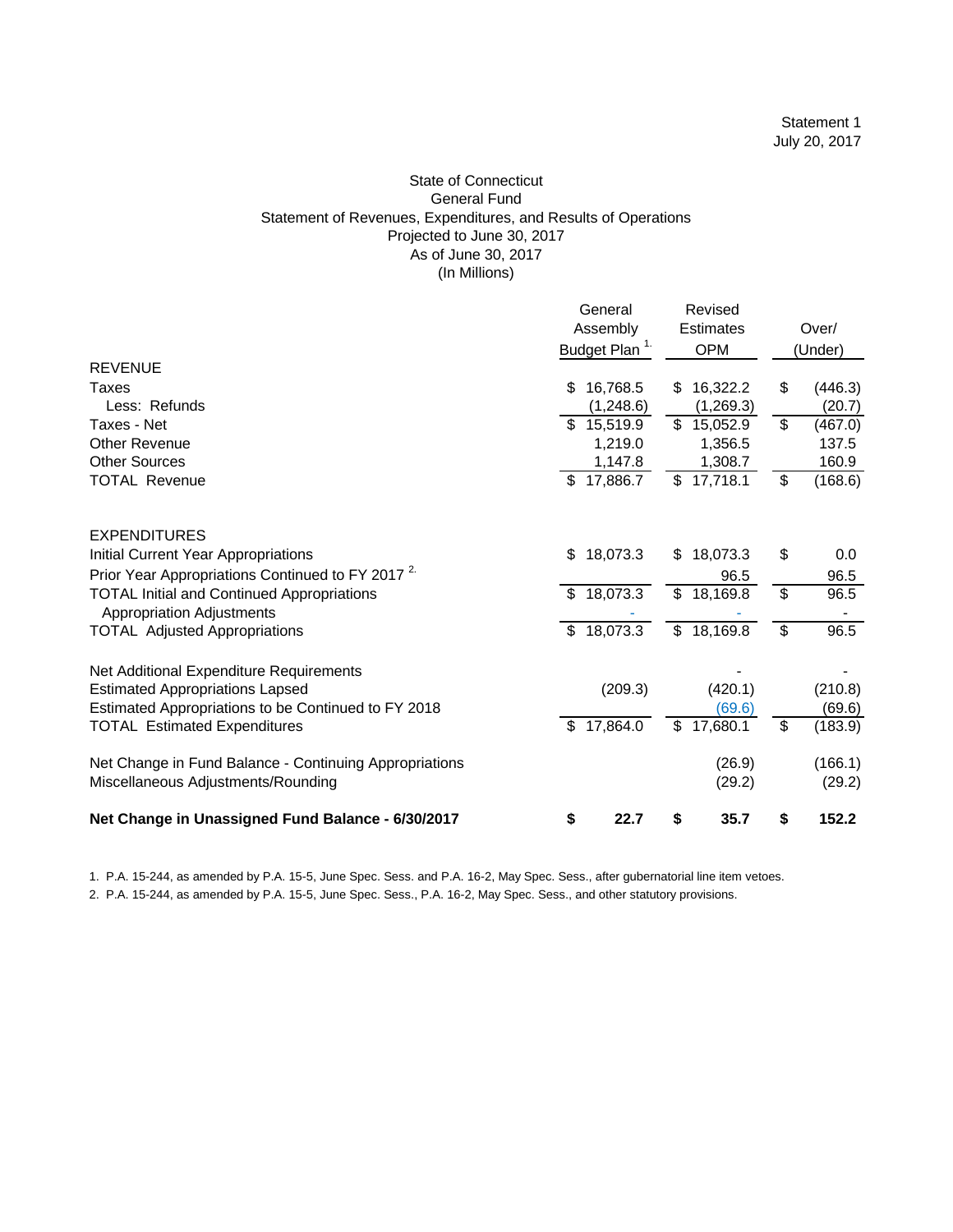## (In Millions) State of Connecticut General Fund Revenue Estimates Projected to June 30, 2017 As of June 30, 2017

|                                          |               | General<br>Assembly<br>Budget Plan <sup>1</sup> |    | Revised<br><b>Estimates</b><br><b>OPM</b> |    | Over/<br>(Under) |
|------------------------------------------|---------------|-------------------------------------------------|----|-------------------------------------------|----|------------------|
| <b>TAXES</b>                             |               |                                                 |    |                                           |    |                  |
| Personal Income                          | \$            | 9,519.0                                         | \$ | 8,986.8                                   |    | \$(532.2)        |
| Sales and Use                            |               | 4,328.7                                         |    | 4,191.9                                   |    | (136.8)          |
| Corporation                              |               | 839.3                                           |    | 1,005.0                                   |    | 165.7            |
| <b>Public Service Corporations</b>       |               | 283.9                                           |    | 288.9                                     |    | 5.0              |
| <b>Inheritance and Estate</b>            |               | 174.6                                           |    | 218.6                                     |    | 44.0             |
| <b>Insurance Companies</b>               |               | 245.4                                           |    | 222.8                                     |    | (22.6)           |
| Cigarettes                               |               | 371.1                                           |    | 381.1                                     |    | 10.0             |
| <b>Real Estate Conveyance</b>            |               | 201.8                                           |    | 208.8                                     |    | 7.0              |
| <b>Alcoholic Beverages</b>               |               | 62.2                                            |    | 62.2                                      |    |                  |
| <b>Admissions and Dues</b>               |               | 39.0                                            |    | 39.5                                      |    | 0.5              |
| <b>Health Provider Tax</b>               |               | 683.4                                           |    | 696.5                                     |    | 13.1             |
| Miscellaneous                            |               | 20.1                                            |    | 20.1                                      |    | -                |
| <b>TOTAL - TAXES</b>                     | \$            | 16,768.5                                        |    | \$16,322.2                                |    | \$(446.3)        |
| Less: Refunds of Taxes                   |               | (1, 106.5)                                      |    | (1, 130.2)                                |    | (23.7)           |
| <b>Earned Income Tax Credit</b>          |               | (133.6)                                         |    | (133.6)                                   |    |                  |
| R & D Credit Exchange                    |               | (8.5)                                           |    | (5.5)                                     |    | 3.0              |
| TOTAL - TAXES - NET                      | \$            | 15,519.9                                        |    | \$15,052.9                                |    | \$(467.0)        |
| <b>OTHER REVENUE</b>                     |               |                                                 |    |                                           |    |                  |
| <b>Transfers - Special Revenue</b>       | \$            | 355.5                                           | \$ | 328.7                                     | \$ | (26.8)           |
| <b>Indian Gaming Payments</b>            |               | 267.0                                           |    | 269.9                                     |    | 2.9              |
| Licenses, Permits, Fees                  |               | 269.2                                           |    | 275.2                                     |    | 6.0              |
| <b>Sales of Commodities and Services</b> |               | 42.6                                            |    | 39.1                                      |    | (3.5)            |
| Rents, Fines, Escheats                   |               | 128.0                                           |    | 153.0                                     |    | 25.0             |
| Investment Income                        |               | 3.8                                             |    | 3.8                                       |    |                  |
| Miscellaneous                            |               | 219.0                                           |    | 331.0                                     |    | 112.0            |
| <b>Refunds of Payments</b>               |               | (66.1)                                          |    | (44.2)                                    |    | 21.9             |
| <b>TOTAL - OTHER REVENUE</b>             | \$            | 1,219.0                                         | \$ | 1,356.5                                   |    | \$137.5          |
| <b>OTHER SOURCES</b>                     |               |                                                 |    |                                           |    |                  |
| <b>Federal Grants</b>                    | \$            | 1,257.6                                         | \$ | 1,325.2                                   | \$ | 67.6             |
| Transfer from Tobacco Settlement Fund    |               | 108.5                                           |    | 118.3                                     |    | 9.8              |
| Transfers From/(To) Other Funds          |               | (218.3)                                         |    | (134.8)                                   |    | 83.5             |
| <b>TOTAL - OTHER SOURCES</b>             | $\mathcal{S}$ | 1,147.8                                         | \$ | 1,308.7                                   |    | \$160.9          |
| TOTAL - GENERAL FUND REVENUE             | \$            | 17,886.7                                        |    | \$17,718.1                                |    | \$(168.6)        |
|                                          |               |                                                 |    |                                           |    |                  |

1. P.A. 16-2, May Special Session, and P.A. 16-3, May Special Session.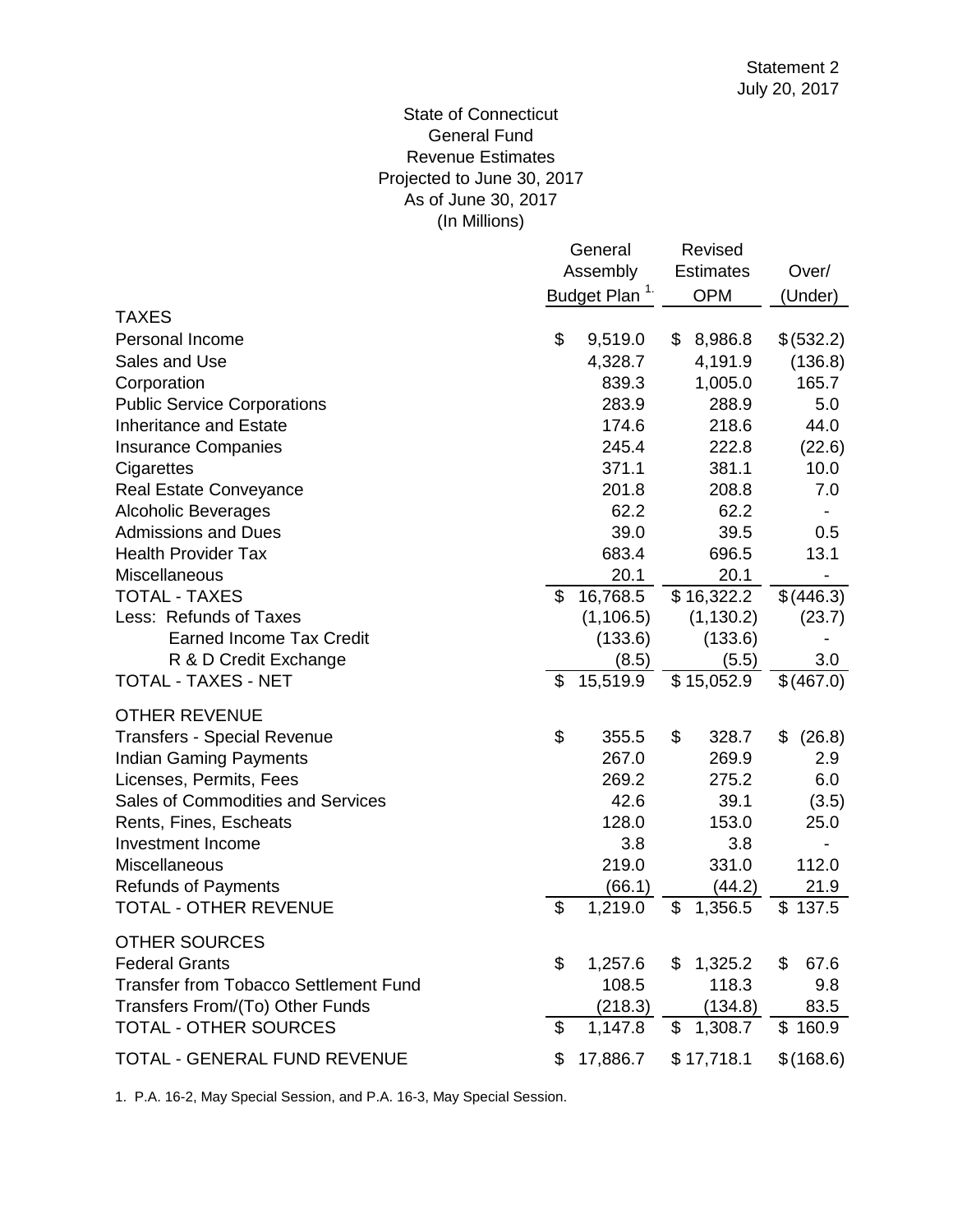# Statement 3 July 20, 2017

## State of Connecticut - General Fund Appropriation Adjustments - Net Additional Requirements As of June 30, 2017 Projected to June 30, 2017

| No Additional Requirements | w |   |
|----------------------------|---|---|
| Total                      |   | - |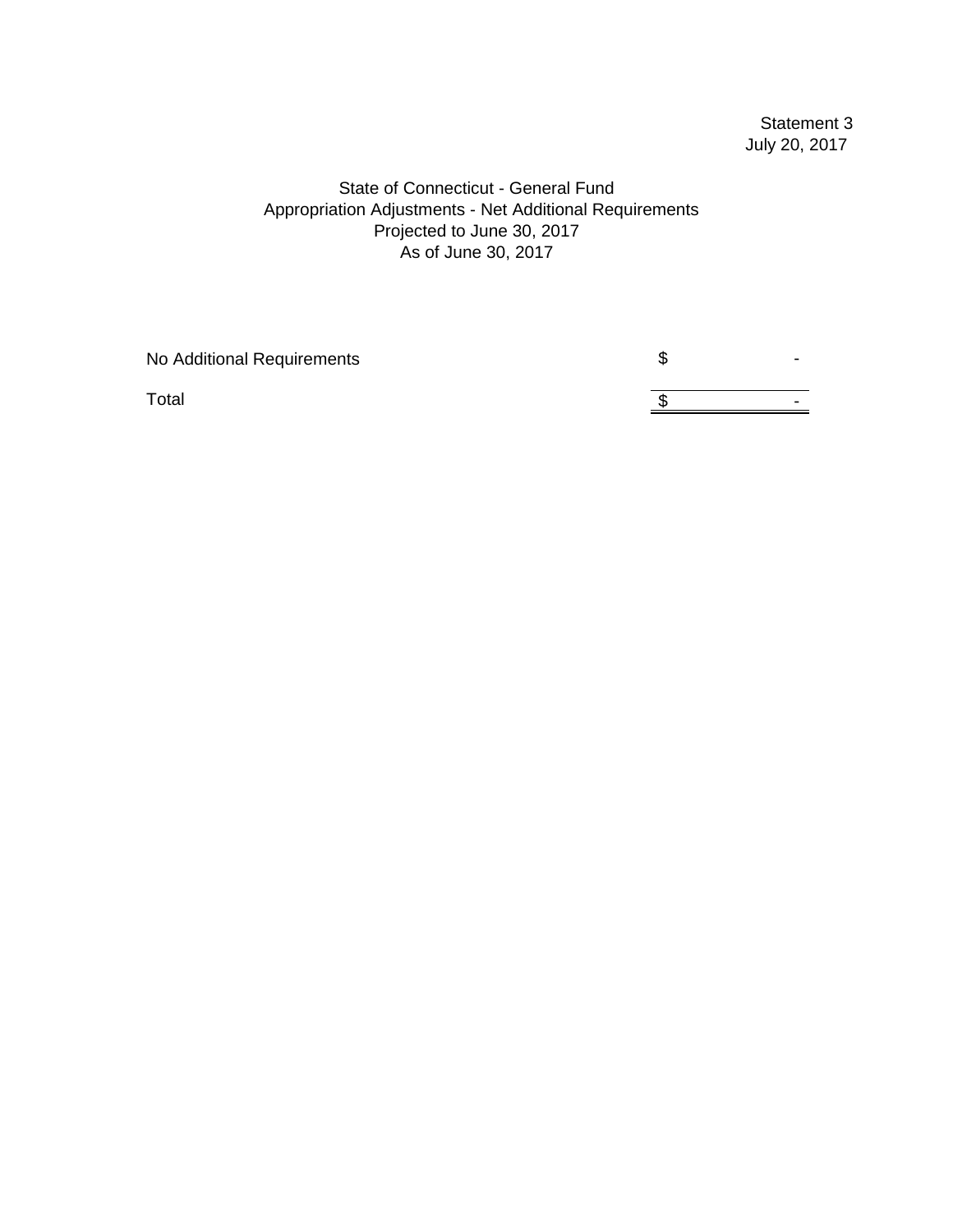# State of Connecticut General Fund Estimated Lapses Projected to June 30, 2017 As of June 30, 2017

| Legislative Management                                 | \$<br>6,310,067 |
|--------------------------------------------------------|-----------------|
| <b>Auditors of Public Accounts</b>                     | 948,259         |
| Commission on Women, Children and Seniors              | 186,269         |
| Commission on Equity and Opportunity                   | 183,743         |
| <b>Governor's Office</b>                               | 198,431         |
| Secretary of the State                                 | 1,145,798       |
| <b>Lieutenant Governor's Office</b>                    | 52,939          |
| <b>Elections Enforcement Commission</b>                | 166,416         |
| <b>Office of State Ethics</b>                          | 36,551          |
| <b>Freedom of Information Commission</b>               | 8,287           |
| <b>State Treasurer</b>                                 | 186,429         |
| <b>State Comptroller</b>                               | 1,158,130       |
| Department of Revenue Services                         | 2,741,675       |
| Office of Governmental Accountability                  | 158,473         |
| Office of Policy and Management                        | 4,107,290       |
| Department of Veterans Affairs                         | 696,454         |
| Department of Administrative Services                  | 7,484,569       |
| <b>Attorney General</b>                                | 2,297,607       |
| <b>Division of Criminal Justice</b>                    | 358,863         |
| Department of Emergency Services and Public Protection | 6,861,174       |
| <b>Military Department</b>                             | 629,322         |
| Department of Consumer Protection                      | 1,685,441       |
| Labor Department                                       | 3,496,981       |
| Commission on Human Rights and Opportunities           | 637,846         |
| Department of Agriculture                              | 407,577         |
| Department of Energy and Environmental Protection      | 3,203,905       |
| <b>Council on Environmental Quality</b>                | 2,264           |
| Department of Economic and Community Development       | 5,221,623       |
| Department of Housing                                  | 2,798,019       |
| <b>Agricultural Experiment Station</b>                 | 396,971         |
| Department of Public Health                            | 2,565,090       |
| Office of the Chief Medical Examiner                   | 107,598         |
| Department of Developmental Services                   | 10,563,196      |
| Department of Mental Health and Addiction Services     | 21,827,852      |
| <b>Psychiatric Security Review Board</b>               | 1,238           |
| <b>Department of Social Services</b>                   | 103,078,119     |
| State Department on Aging                              | 331,236         |
| Department of Rehabilitation Services                  | 1,077,256       |
| Department of Education                                | 50,467,272      |
| Office of Early Childhood                              | 2,246,487       |
| <b>State Library</b>                                   | 526,605         |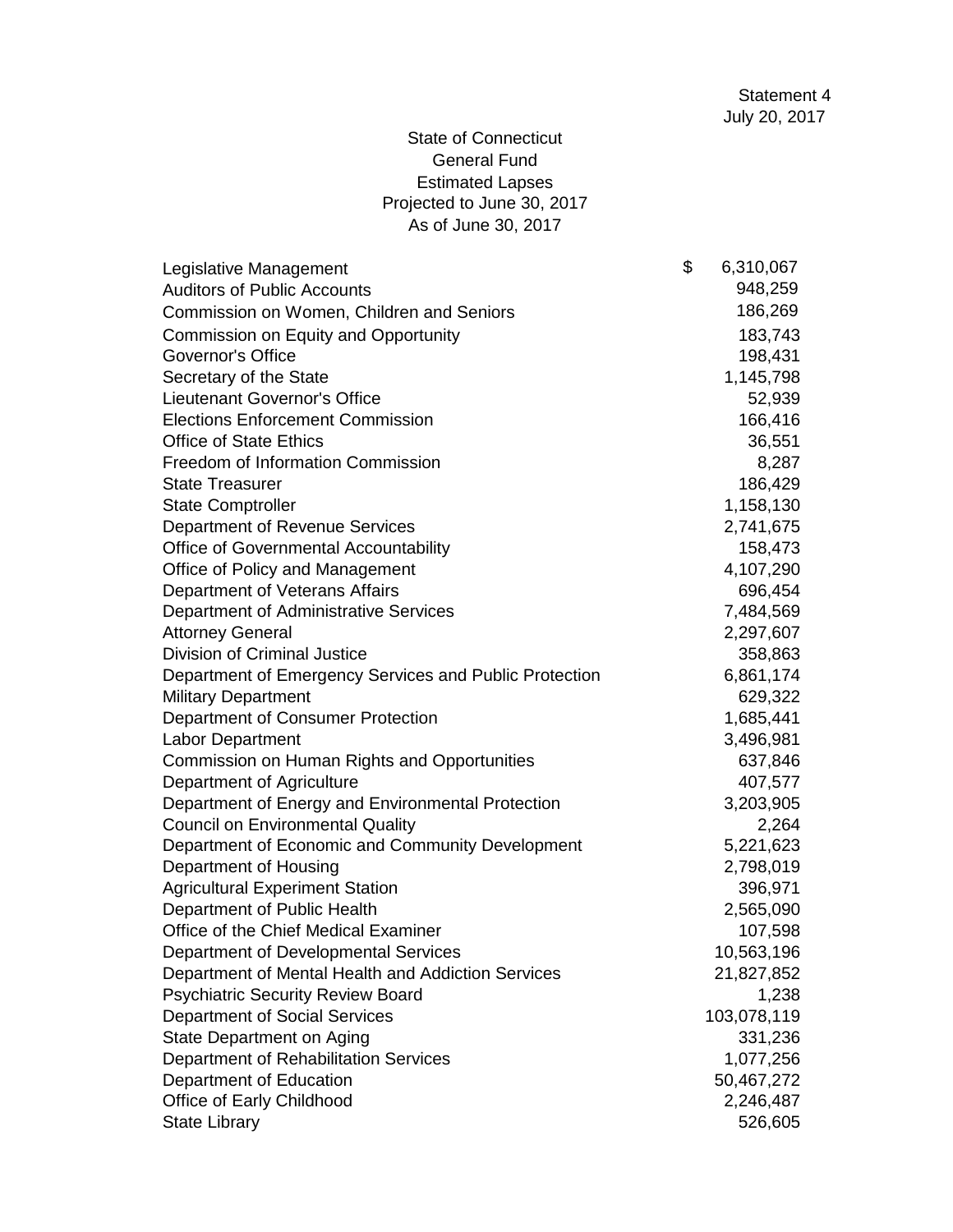# State of Connecticut General Fund Estimated Lapses Projected to June 30, 2017 As of June 30, 2017

| Office of Higher Education                         | 1,264,670  |
|----------------------------------------------------|------------|
| University of Connecticut                          | 10,277,201 |
| University of Connecticut Health Center            | 4,674,540  |
| <b>Teachers' Retirement Board</b>                  | 161,347    |
| <b>Connecticut State Colleges and Universities</b> | 10,151,290 |
| <b>Department of Correction</b>                    | 15,306,181 |
| Department of Children and Families                | 5,230,989  |
| <b>Judicial Department</b>                         | 42,861,978 |
| <b>Public Defender Services Commission</b>         | 2,664,709  |
| Debt Service - State Treasurer                     | 4,890,994  |
| <b>State Comptroller - Fringe Benefits</b>         | 75,470,555 |
| <b>Workers' Compensation Claims - DAS</b>          | 547,909    |
|                                                    |            |

Total \$420,061,685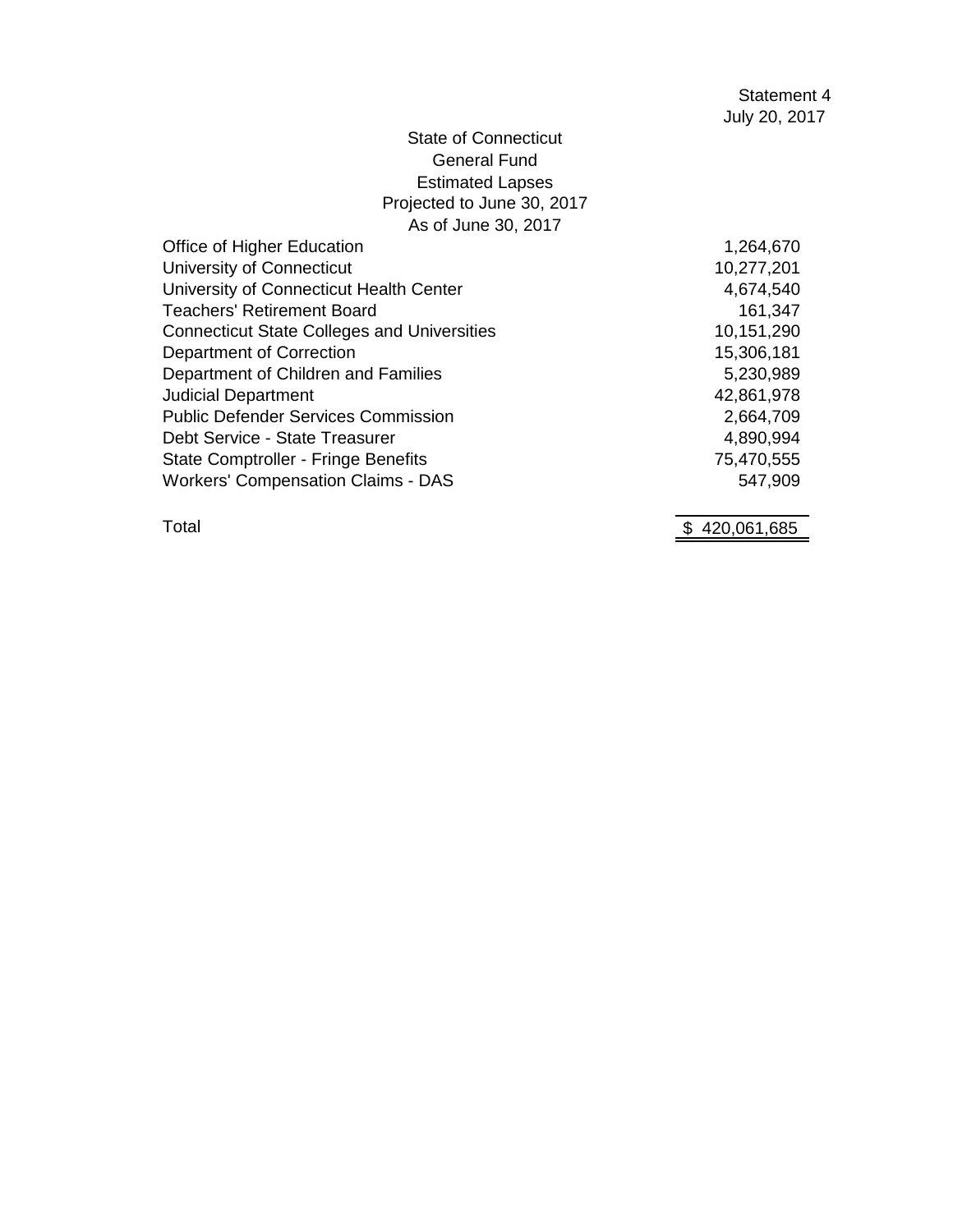Statement 5 July 20, 2017

|                                        |                       |              |                |                   | 2016-17 General Fund<br>(In Millions) | <b>State of Connecticut</b><br>Monthly Summary of Operations |                  |                 |                  |                          |               |             |              |
|----------------------------------------|-----------------------|--------------|----------------|-------------------|---------------------------------------|--------------------------------------------------------------|------------------|-----------------|------------------|--------------------------|---------------|-------------|--------------|
|                                        | <b>Budget</b><br>Plan | July<br>2016 | August<br>2016 | September<br>2016 | October<br>2016                       | November<br>2016                                             | December<br>2016 | January<br>2017 | February<br>2017 | Revised<br>March<br>2017 | April<br>2017 | May<br>2017 | June<br>2017 |
| <b>REVENUE</b>                         | \$17,886.7            | \$17,886.7   | \$17,886.7     | \$17,890.1        | \$17,840.8                            | \$17,840.8                                                   | \$17,897.5       | \$17,897.5      | \$17,897.5       | \$17,484.2               | \$17,484.2    | \$17,631.8  | \$17,718.1   |
| Appropriations                         | 18,073.3              | 18,073.3     | 18,073.3       | 18,073.3          | 18,073.3                              | 18,073.3                                                     | 18,073.3         | 18,073.3        | 18,073.3         | 18,073.3                 | 18,073.3      | 18,073.3    | 18,073.3     |
| <b>Additional Requirements</b>         | 0.0                   | 0.0          | 4.0            | 20.8              | 29.5                                  | 30.6                                                         | 28.4             | 28.4            | 32.0             | 20.1                     | 19.2          | 0.0         | 0.0          |
| Less: Estimated Lapses                 | (209.3)               | (186.8)      | (190.8)        | (203.3)           | (203.3)                               | (230.5)                                                      | (236.5)          | (239.6)         | (246.8)          | (239.4)                  | (308.6)       | (361.3)     | (420.1)      |
| <b>TOTAL - Estimated Expenditures</b>  | 17,864.0              | 17,886.5     | 17,886.5       | 17,890.8          | 17,899.5                              | 17,873.4                                                     | 17,865.2         | 17,862.1        | 17,858.5         | 17,854.0                 | 17,783.9      | 17,712.0    | 17,653.2     |
| <b>Balance from Operations</b>         | 22.7                  | 0.2          | 0.2            | (0.7)             | (58.7)                                | (32.6)                                                       | 32.3             | 35.4            | 39.0             | (369.8)                  | (299.7)       | (80.2)      | 64.9         |
| Misc. Adjustments/Rounding             | 0.0                   | 0.0          | 0.0            | (5.0)             | (9.0)                                 | (9.0)                                                        | (9.0)            | (12.5)          | (17.0)           | (20.0)                   | (23.0)        | (27.0)      | (29.2)       |
| Est. Balance from Operations - 6/30/17 | \$22.7                | \$0.2        | \$0.2          | (\$5.7)           | (\$67.7)                              | (\$41.6)                                                     | \$23.3           | \$22.9          | \$22.0           | (\$389.8)                | (\$322.7)     | (\$107.2)   | \$35.7       |

1. P.A. 15-244, as amended by P.A. 15-5, June Spec. Sess. and P.A. 16-2, May Spec. Sess.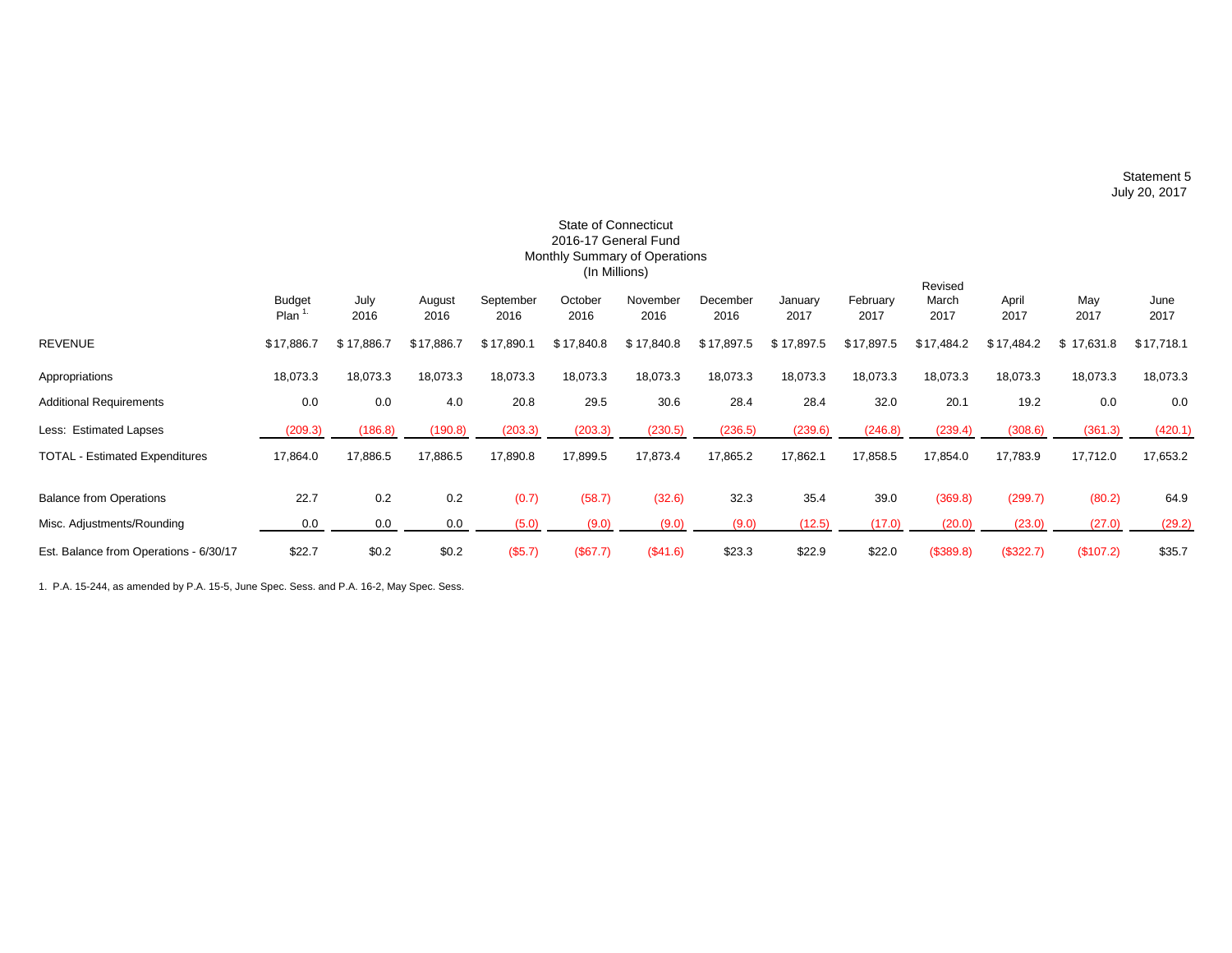## State of Connecticut Special Transportation Fund Analysis of Budget Plan Projected to June 30, 2017 As of June 30, 2017 (In Millions)

|                                                                                       | General<br>Assembly<br>Budget Plan <sup>1.</sup> | Revised<br><b>Estimates</b><br><b>OPM</b> |                | Over/<br>(Under) |
|---------------------------------------------------------------------------------------|--------------------------------------------------|-------------------------------------------|----------------|------------------|
| Fund Balance as of June 30, 2016 <sup>2.</sup>                                        | 150.4<br>\$                                      | 142.8<br>\$                               | \$             | (7.6)            |
| <b>REVENUE</b>                                                                        |                                                  |                                           |                |                  |
| Taxes                                                                                 | \$1,065.3                                        | \$1,008.1                                 | \$             | (57.2)           |
| Less: Refunds of Taxes                                                                | (14.5)                                           | (13.2)                                    |                | 1.3              |
| Taxes - Net                                                                           | 1,050.8                                          | 994.9                                     |                | (55.9)           |
| <b>Other Revenue</b>                                                                  | 413.6                                            | 395.9                                     |                | (17.7)           |
| <b>TOTAL - Revenue</b>                                                                | \$1,464.4                                        | \$1,390.8                                 | \$             | (73.6)           |
| <b>EXPENDITURES</b>                                                                   |                                                  |                                           |                |                  |
| Appropriations                                                                        | \$1,475.4                                        | \$1,475.4                                 | \$             |                  |
| Prior Year Appropriations Continued to FY 2016 <sup>2.</sup>                          |                                                  | 22.6                                      |                | 22.6             |
| <b>TOTAL Initial and Continued Appropriations</b><br><b>Appropriation Adjustments</b> | \$1,475.4                                        | \$1,498.0                                 | $\mathfrak{S}$ | 22.6             |
| <b>TOTAL Adjusted Appropriations</b>                                                  | \$1,475.4                                        | \$1,498.0                                 | $\mathfrak{S}$ | 22.6             |
| Net Additional Expenditure Requirements                                               |                                                  |                                           |                |                  |
| <b>Estimated Appropriations Lapsed</b>                                                | (12.0)                                           | (44.7)                                    |                | (32.7)           |
| Estimated Appropriations to be Continued to FY 2017                                   |                                                  | (30.4)                                    |                | (30.4)           |
| <b>TOTAL Estimated Expenditures</b>                                                   | \$1,463.4                                        | \$1,422.9                                 | \$             | (40.5)           |
| Net Change in Fund Balance - Continuing Appropriations                                |                                                  | 7.8                                       |                | 7.8              |
| Miscellaneous Adjustments/Rounding                                                    |                                                  |                                           |                |                  |
| Net Change in Unassigned Fund Balance - FY 2017                                       | \$<br>1.0                                        | (39.9)<br>\$                              | S              | (40.9)           |
| Estimated Fund Balance - June 30, 2017                                                | \$<br>151.4                                      | 102.9<br>\$                               | \$             | (48.5)           |

1. P.A. 15-244, as amended by P.A. 15-5, June Spec. Sess. and P.A. 16-2, May Spec. Sess.

2. Budget plan as estimated by the Office of Policy and Management.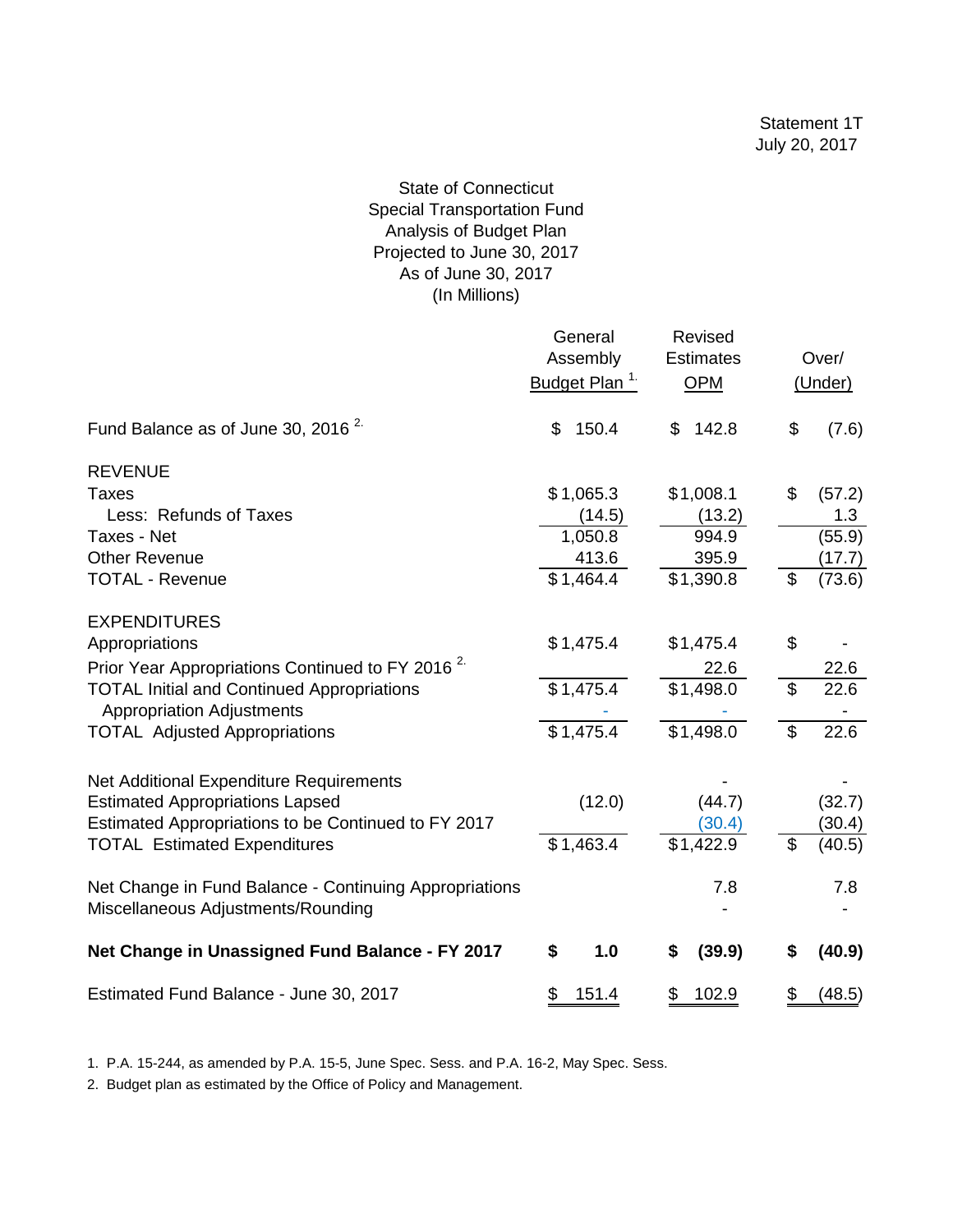#### As of June 30, 2017 (In Millions) State of Connecticut Special Transportation Fund Revenue Estimates Projected to June 30, 2017

|                                             |                           | General<br>Assembly<br>Budget Plan <sup>1.</sup> | Revised<br><b>Estimates</b><br><b>OPM</b> | Over/<br>(Under) |  |
|---------------------------------------------|---------------------------|--------------------------------------------------|-------------------------------------------|------------------|--|
| <b>TAXES</b>                                |                           |                                                  |                                           |                  |  |
| <b>Motor Fuels</b>                          | \$                        | 503.7                                            | \$<br>498.2                               | \$<br>(5.5)      |  |
| Oil Companies                               |                           | 268.4                                            | 236.7                                     | (31.7)           |  |
| Sales & Use Tax                             |                           | 202.9                                            | 188.2                                     | (14.7)           |  |
| Sales Tax DMV                               |                           | 90.3                                             | 85.0                                      | (5.3)            |  |
| <b>TOTAL - TAXES</b>                        |                           | 1,065.3                                          | 1,008.1                                   | (57.2)           |  |
| Less: Refunds of Taxes                      |                           | (14.5)                                           | (13.2)                                    | 1.3              |  |
| TOTAL - TAXES - NET                         | \$                        | 1,050.8                                          | \$<br>994.9                               | \$<br>(55.9)     |  |
| <b>OTHER REVENUE</b>                        |                           |                                                  |                                           |                  |  |
| Motor Vehicle Receipts                      | \$                        | 261.8                                            | \$<br>242.9                               | \$<br>(18.9)     |  |
| Licenses, Permits, Fees                     |                           | 141.5                                            | 143.4                                     | 1.9              |  |
| Interest Income                             |                           | 8.5                                              | 8.1                                       | (0.4)            |  |
| <b>Federal Grants</b>                       |                           | 12.1                                             | 12.1                                      |                  |  |
| Transfers (To)/From Other Funds             |                           | (6.5)                                            | (6.5)                                     |                  |  |
| <b>Refunds of Payments</b>                  |                           | (3.8)                                            | (4.1)                                     | (0.3)            |  |
| TOTAL - OTHER REVENUE                       | $\boldsymbol{\mathsf{S}}$ | 413.6                                            | \$<br>395.9                               | \$<br>(17.7)     |  |
| TOTAL - SPECIAL TRANSPORTATION FUND REVENUE | \$                        | 1,464.4                                          | \$1,390.8                                 | \$<br>(73.6)     |  |

1. P.A. 15-244, as amended by P.A. 15-5, June Spec. Sess. and P.A. 16-2, May Spec. Sess.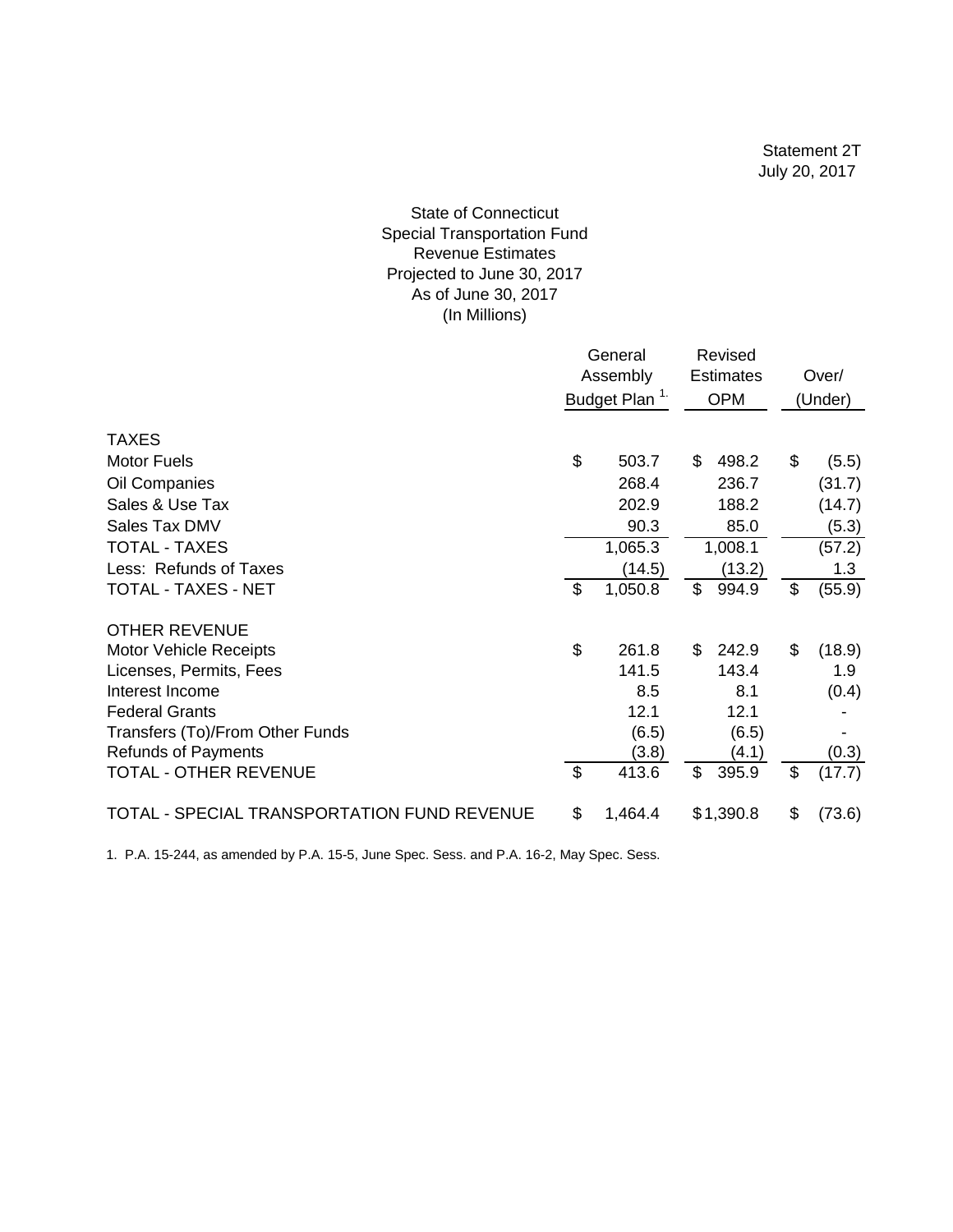Statement 3T July 20, 2017

State of Connecticut Special Transportation Fund Appropriation Adjustments - Net Additional Requirements Projected to June 30, 2017 As of June 30, 2017

No Additional Requirements **Access 19 System** Section 4.5 August 2.5 August 2.5 August 2.5 August 2.5 August 2.5 August 2.5 August 2.7 August 2.7 August 2.7 August 2.7 August 2.7 August 2.7 August 2.7 August 2.7 August 2.7

Total  $\frac{1}{\sqrt{2}}$  -  $\frac{1}{\sqrt{2}}$  -  $\frac{1}{\sqrt{2}}$  -  $\frac{1}{\sqrt{2}}$  -  $\frac{1}{\sqrt{2}}$  -  $\frac{1}{\sqrt{2}}$  -  $\frac{1}{\sqrt{2}}$  -  $\frac{1}{\sqrt{2}}$  -  $\frac{1}{\sqrt{2}}$  -  $\frac{1}{\sqrt{2}}$  -  $\frac{1}{\sqrt{2}}$  -  $\frac{1}{\sqrt{2}}$  -  $\frac{1}{\sqrt{2}}$  -  $\frac{1}{\sqrt{2}}$  -  $\frac{1$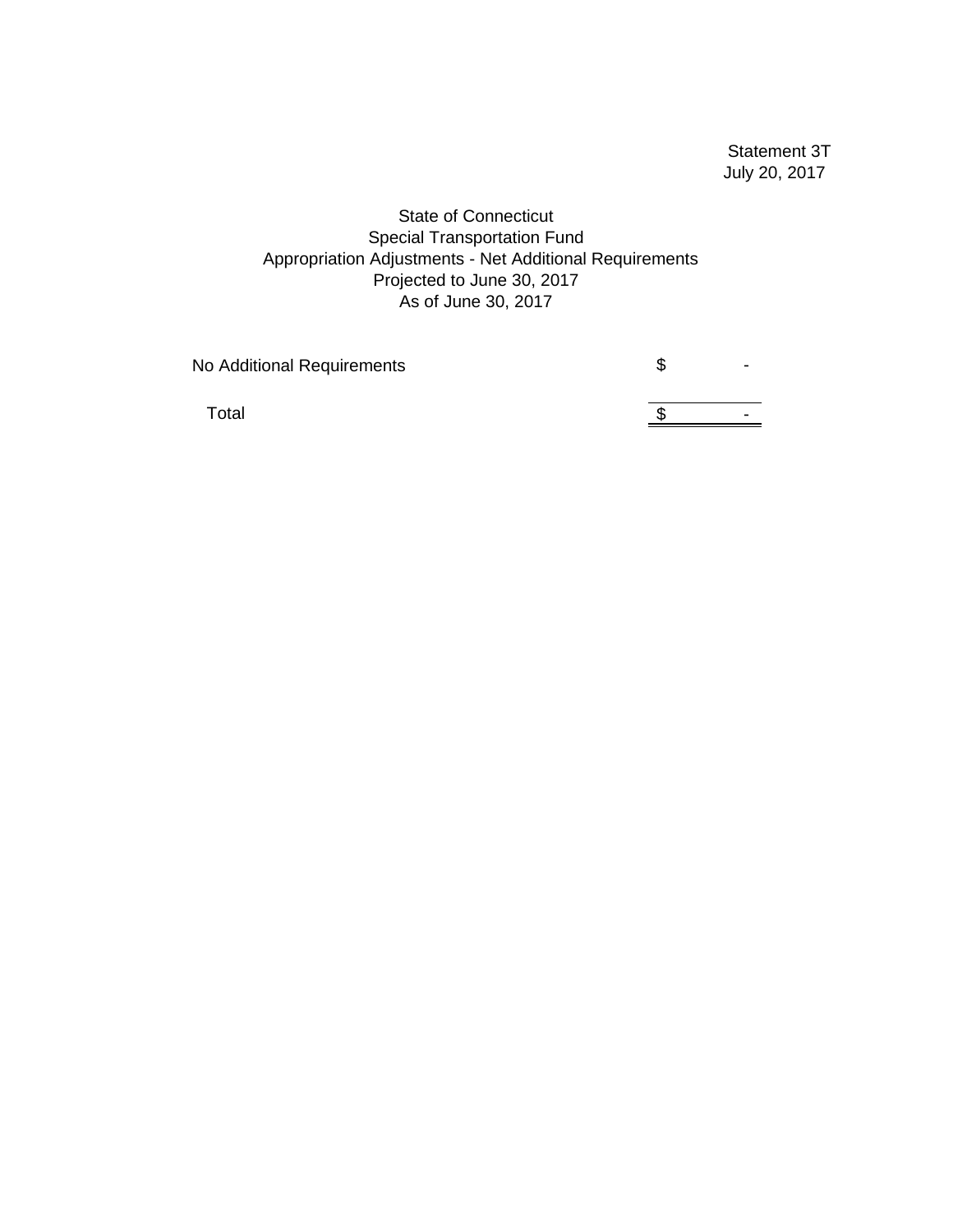State of Connecticut Special Transportation Fund Estimated Lapses Projected to June 30, 2017 As of June 30, 2017

| Department of Administrative Services             | S | 2,739,340  |
|---------------------------------------------------|---|------------|
| Department of Energy and Environmental Protection |   | 136,075    |
| Department of Motor Vehicles                      |   | 3,256,884  |
| Department of Transportation                      |   | 5,303,872  |
| Debt Service - State Treasurer                    |   | 19,804,640 |
| <b>State Comptroller - Fringe Benefits</b>        |   | 10,878,082 |
| <b>Workers' Compensation Claims - DAS</b>         |   | 2,582,261  |
|                                                   |   |            |
| Total                                             |   | 44,701,154 |